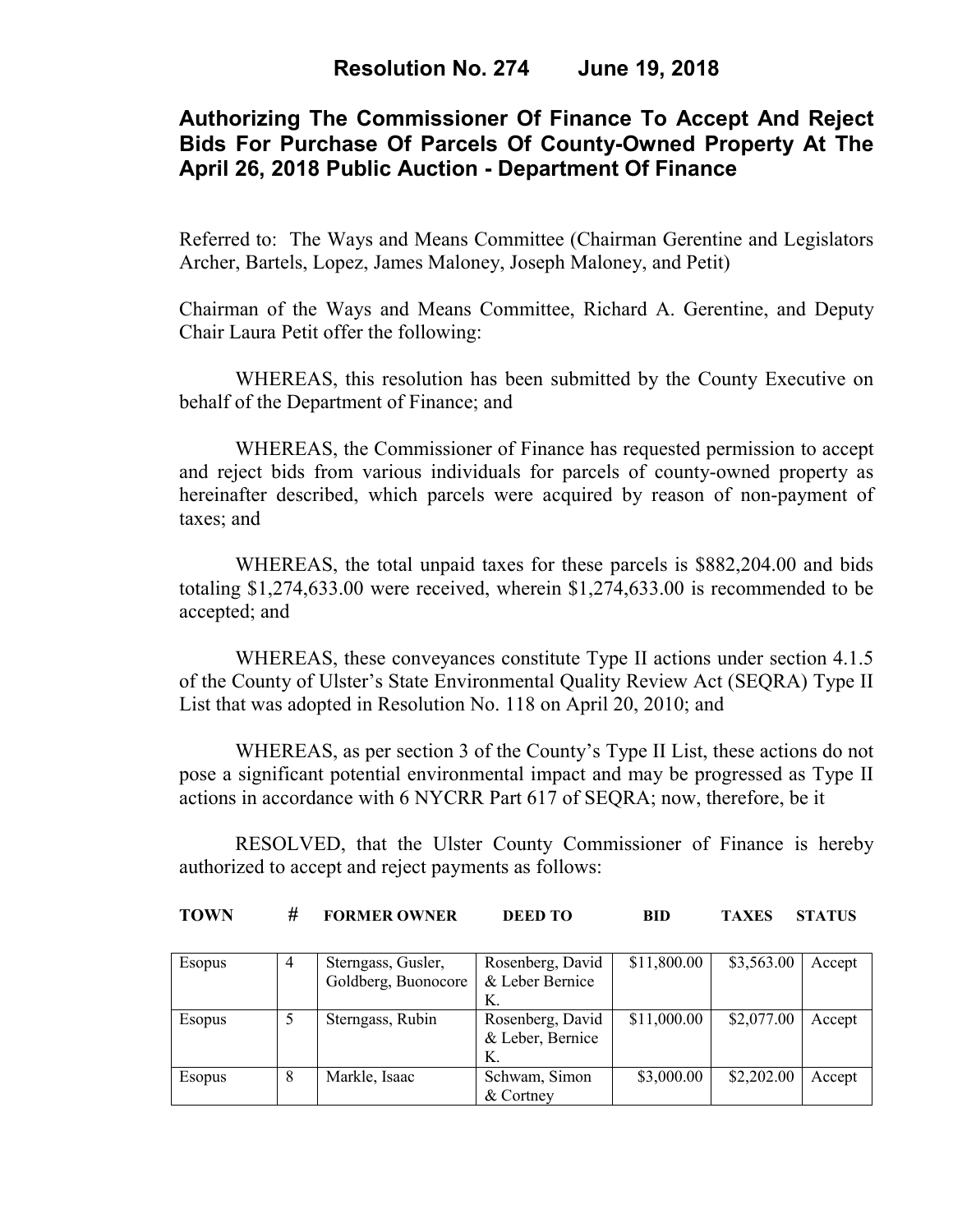### **- Page 2 -**

# **Resolution No. 274 June 19, 2018**

| <b>TOWN</b> | #               | <b>FORMER OWNER</b>                     | <b>DEED TO</b>                                                       | <b>BID</b>  | <b>TAXES</b> | <b>STATUS</b> |
|-------------|-----------------|-----------------------------------------|----------------------------------------------------------------------|-------------|--------------|---------------|
| Esopus      | 9               | Irving, Thomas                          | Lent, Rakefet T.                                                     | \$300.00    | \$1,727.00   | Accept        |
| Esopus      | $\overline{11}$ | Wilson, Mary G.                         | Edwards, Marie<br>Celeste                                            | \$9,250.00  | \$5,943.00   | Accept        |
| Esopus      | 12              | Klemchuck, Michael                      | Pollard, Donald<br>Andrew &<br>Lauria, Constance                     | \$30,000.00 | \$14,420.00  | Accept        |
| Esopus      | 14              | Luigi Renovations<br>Inc.               | Mahon, Matthew<br>G. & Ferraina,<br>Bentley F. &<br>Keel, Michael A. | \$41,500.00 | \$16,108.00  | Accept        |
| Gardiner    | 17              | Gordon, George                          | <b>JILE REALTY</b><br><b>LLC</b>                                     | \$56,000.00 | \$86,975.00  | Accept        |
| Hardenburgh | $\overline{18}$ | Klein, Bernard                          | Lipstein, Shawn<br>& Dawn                                            | \$7,348.00  | \$7,348.00   | Accept        |
| Hardenburgh | 19              | Klein, Bernard                          | Mendelsohn,<br>Clifford                                              | \$4,500.00  | \$2,161.00   | Accept        |
| Kingston    | 22              | LeRoy, Richard &<br>Lorraine            | Felton, Adam V.                                                      | \$6,000.00  | \$2,197.00   | Accept        |
| Lloyd       | 24              | Hamberger,<br>Elizabeth                 | Coyne, Jeffrey D.<br>& Baul, Michael                                 | \$22,500.00 | \$11,853.00  | Accept        |
| Lloyd       | 26              | Ostner, Richard A.                      | Alessandro,<br>Joseph S. &<br>Alessandro,<br>Francis M.              | \$5,000.00  | \$1,284.00   | Accept        |
| Lloyd       | 27              | Grillo, Gerard                          | Jaravin, Ricardo<br><b>B.</b> Castro                                 | \$700.00    | \$1,019.00   | Accept        |
| Lloyd       | 28              | Grillo, Gerard                          | Brown, Meghan<br>S.                                                  | \$150.00    | \$1,046.00   | Accept        |
| Lloyd       | $\overline{32}$ | Cifumi. Lucy                            | Bush, David &<br>Carlile, Jason                                      | \$1,000.00  | \$11,514.00  | Accept        |
| Marbletown  | $\overline{36}$ | Smith, Katherine L.<br>& Cloud, Erik G. | CIK, LLC                                                             | \$29,000.00 | \$10,158.00  | Accept        |
| Marbletown  | $\overline{40}$ | Maitenaz, Michel &<br>Bonnie            | Reeder, Rebecca<br>S. & Wyncoop,<br>David                            | \$59,000.00 | \$10,152.00  | Accept        |
| Marlborough | 41              | Sotomayor, Cesar A.                     | Stokrocki, David                                                     | \$10,000.00 | \$15,755.00  | Accept        |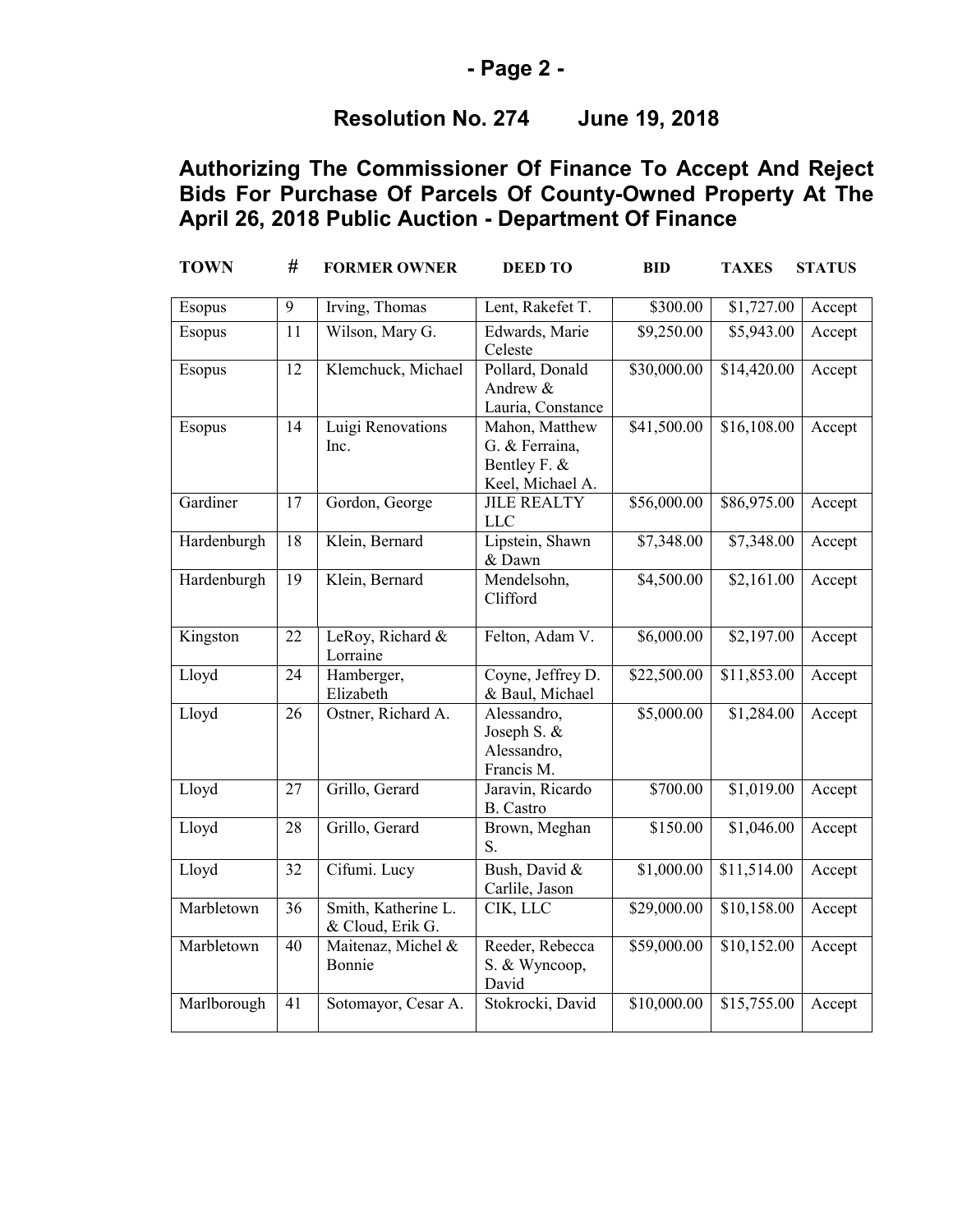### **- Page 3 -**

# **Resolution No. 274 June 19, 2018**

| <b>TOWN</b>              | #   | <b>FORMER OWNER</b>                        | <b>DEED TO</b>                                | <b>BID</b>  | <b>TAXES</b>           | <b>STATUS</b> |
|--------------------------|-----|--------------------------------------------|-----------------------------------------------|-------------|------------------------|---------------|
| Marlborough              | 45  | Newell, Irene                              | Walker, Pauline<br>M.                         | \$20,500.00 | \$30,411.00            | Accept        |
| Marlborough              | 48  | Hostetler, Gregory                         | Park, Hae Kun                                 | \$100.00    | \$7,902.00             | Accept        |
| Marlborough              | 54  | Dombroski, Allen &<br>Ann                  | PFRI, LLC                                     | \$77,000.00 | \$29,435.00            | Accept        |
| New Paltz                | 58  | Ruff, Paul & Carolyn                       | Copham, Kristen<br>M.                         | \$4,200.00  | \$721.00               | Accept        |
| Olive                    | 71  | Redenburg, Julia &<br>Robert               | Storer, Terry                                 | \$49,000.00 | \$16,169.00            | Accept        |
| Plattekill               | 74  | Castillo & Rodriguez                       | JRKB Properties,<br><b>LLC</b>                | \$400.00    | \$282.00               | Accept        |
| Plattekill               | 80  | Maldonado, Lydia                           | Berend, Eric                                  | \$1,100.00  | \$20,685.00            | Accept        |
| Plattekill               | 83  | U.C/Walsh, Joseph                          | Berend, Eric                                  | \$150.00    | $\overline{$1,292.00}$ | Accept        |
| Rochester                | 84  | Savoca, Paul                               | Vaughan, Deanna<br>& James                    | \$5,000.00  | \$4,421.00             | Accept        |
| Rochester                | 87  | Hof, Karen J.                              | Brown, Gordon &<br>Godwin, Melissa            | \$688.00    | \$688.00               | Accept        |
| Rochester                | 89  | Luigi Renovations<br>Inc                   | Ferrara, James C.                             | \$53,000.00 | \$8,915.00             | Accept        |
| Rochester                | 90  | Rivenburg, Donald                          | Liu, Yong H. &<br>Liu, Ai Lan                 | \$58,000.00 | \$10,726.00            | Accept        |
| Rochester                | 91  | Fidalgo/Gurgui                             | Bush, David &<br>Carlile, Jason               | \$3,500.00  | \$11,770.00            | Accept        |
| Rosendale                | 97  | Colonna & Betell                           | Saunders, Quetzal<br>P.                       | \$35,000.00 | \$53,557.00            | Accept        |
| Rosendale                | 99  | Pedersen Alice &<br>Karen                  | Dyshuk, Bart<br>Peter & Heather               | \$700.00    | \$10,083.00            | Accept        |
| Village of<br>Saugerties | 104 | <b>Chestnut Hill</b><br>Holding Group, LLC | Chestnut Hill<br>Holding Group,<br><b>LLC</b> | \$3,174.00  | \$3,174.00             | Accept        |
| Village of<br>Saugerties | 109 | <b>Chestnut Hill</b><br>Holding Group, LLC | Chestnut Hill<br>Holding Group,<br><b>LLC</b> | \$3,174.00  | \$3,174.00             | Accept        |
| Saugerties               | 114 | Rodgers, Kevin J.                          | Reece, Arthur $\&$<br>Shannon                 | \$55,250.00 | \$21,051.00            | Accept        |
| Saugerties               | 117 | Brannon, David                             | Fox, Porter &<br>Sara                         | \$42,000.00 | \$12,370.00            | Accept        |
| Saugerties               | 118 | <b>Bedford Properties</b><br>Ltd.          | Edwards, Cody L.                              | \$1,100.00  | \$8,940.00             | Accept        |
| Saugerties               | 119 | Fenelius, James                            | Watson, William<br>F. IV                      | \$27,500.00 | \$12,284.00            | Accept        |
| Saugerties               | 120 | Terwilliger, L.K.O.<br>Jennie              | Edwards, Cody L.                              | \$500.00    | \$1,676.00             | Accept        |
| Saugerties               | 122 | Domenech, Onecimo                          | Edwards. Cody L.                              | \$50.00     | \$2,866.00             | Accept        |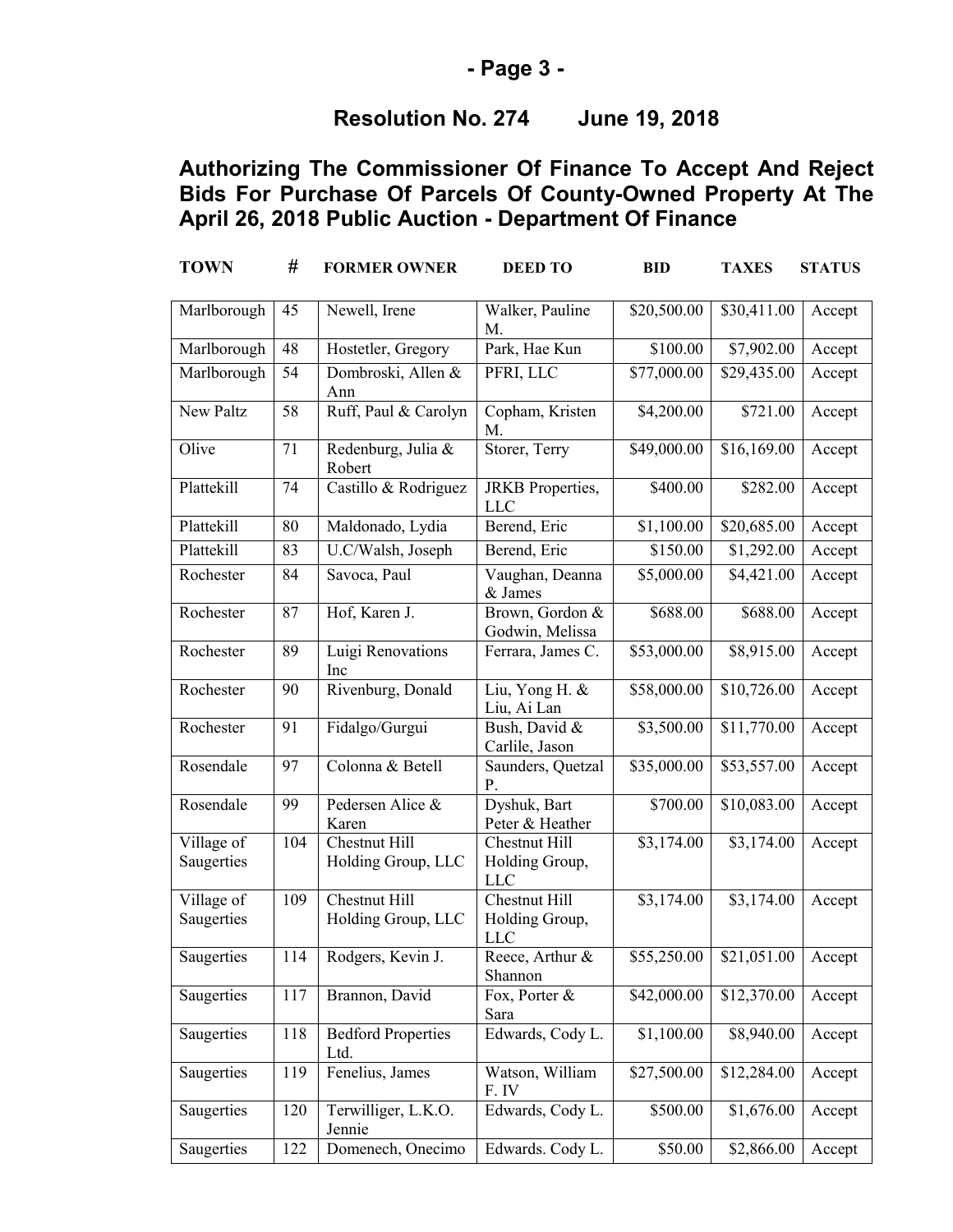### **- Page 4 -**

## **Resolution No. 274 June 19, 2018**

| <b>TOWN</b>                           | #   | <b>FORMER OWNER</b>                 | <b>DEED TO</b>                          | <b>BID</b>          | <b>TAXES</b>           | <b>STATUS</b> |
|---------------------------------------|-----|-------------------------------------|-----------------------------------------|---------------------|------------------------|---------------|
| Saugerties                            | 123 | Rafferty LKO<br><b>Bridget</b>      | Stowell, John S.                        | \$8,300.00          | \$3,073.00             | Accept        |
| Saugerties                            | 125 | Wilson, Evelyn<br>M.                | Ashokan<br>Accomodations,<br><b>LLC</b> | \$37,500.00         | \$16,931.00            | Accept        |
| Saugerties                            | 126 | <b>Dutch Settlement</b><br>Inc LKO  | Brown, Meghan<br>S.                     | \$100.00            | \$12,973.00            | Accept        |
| Saugerties                            | 127 | Highland Cliffs<br><b>LLC</b>       | TPF Funding,<br><b>LLC</b>              | \$18,000.00         | \$10,449.00            | Accept        |
| Shandaken                             | 130 | Indelicato,<br>Jeanette & Others    | Durgala And<br>Company LLC              | \$46,500.00         | \$6,289.00             | Accept        |
| Shandaken                             | 132 | Merwin, Richard                     | Brown, Meghan<br>S.                     | \$50.00             | \$915.00               | Accept        |
| Shawangunk                            | 139 | Bosco, Lawrence<br>$&$ Flo          | Mancuso &<br>Family, LLC                | \$1,800.00          | \$1,800.00             | Accept        |
| Shawangunk                            | 140 | Implicito, Dante                    | Mancuso &<br>Family, LLC                | \$1,784.00          | \$1,784.00             | Accept        |
| Shawangunk                            | 144 | Perrault, Jean-Paul                 | <b>JRKB</b><br>Properties, LLC          | \$800.00            | \$2,083.00             | Accept        |
| Shawangunk                            | 145 | Perrault, Jean-Paul                 | <b>JRKB</b><br>Properties, LLC          | \$1,000.00          | $\overline{$2,316.00}$ | Accept        |
| Shawangunk                            | 147 | Caston, Harry                       | <b>JRKB</b><br>Properties, LLC          | \$50.00             | \$1,515.00             | Accept        |
| Shawangunk                            | 148 | Eisenlau, Laura                     | <b>JRKB</b><br>Properties, LLC          | $\overline{$}50.00$ | \$1,193.00             | Accept        |
| Shawangunk                            | 149 | Norris, Alvin &<br>Michele          | <b>JRKB</b><br>Properties, LLC          | \$22,744.00         | \$22,744.00            | Accept        |
| Ulster                                | 153 | Clements Camp<br>Corp.              | Viviani, Catello                        | \$104,000.00        | \$70,792.00            | Accept        |
| Ulster                                | 155 | UC/Ridgeland<br><b>Equities LLC</b> | Stowell, John S.                        | \$50.00             | \$2,334.00             | Accept        |
| Ulster                                | 156 | Snezana, Ilic &<br>Dragoslav        | Bush, David &<br>Carlile, Jason         | \$1,700.00          | \$6,259.00             | Accept        |
| Ulster                                | 159 | Raleigh, Tony                       | Amaro, Johnny                           | \$1,600.00          | \$3,001.00             | Accept        |
| Ulster                                | 160 | Whalen, Harold P.                   | Tiano, Anthony<br>R.                    | \$700.00            | \$1,065.00             | Accept        |
| Ulster                                | 168 | <b>Strelene Realty</b><br>Corp.     | Cole, Clifford J.                       | \$435.00            | \$435.00               | Accept        |
| Village of<br>Ellenville              | 169 | Maddox, Hazel                       | 180 Developers,<br><b>LLC</b>           | \$2,500.00          | \$29,241.00            | Accept        |
| Village $\overline{of}$<br>Ellenville | 170 | Franklyn, Floyd &<br>Mary Louise    | 180 Developers,<br>LLC                  | \$500.00            | \$1,673.00             | Accept        |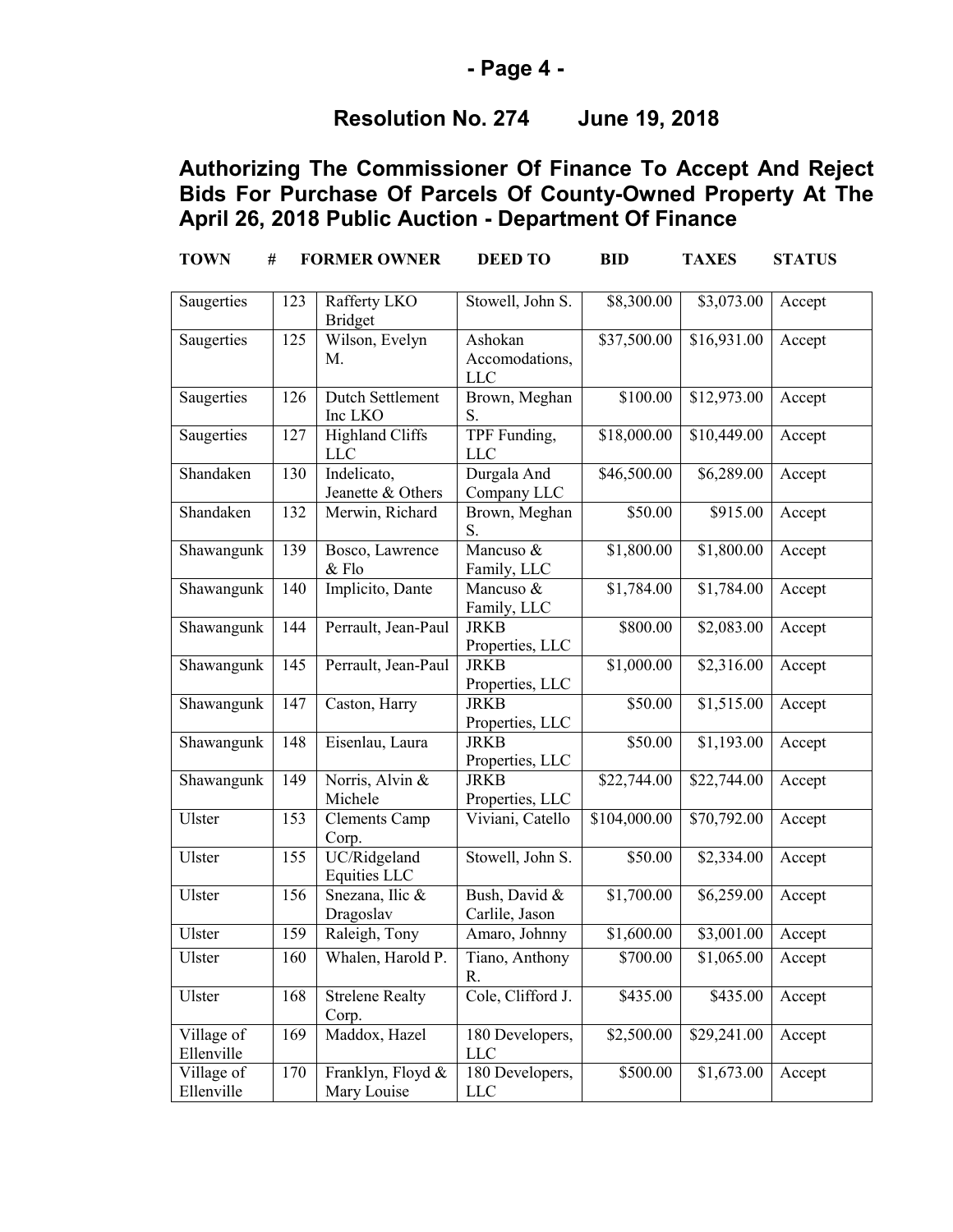### **- Page 5 -**

## **Resolution No. 274 June 19, 2018**

| <b>TOWN</b>              | #   | <b>FORMER OWNER</b>                     | <b>DEED TO</b>                                     | <b>BID</b>  | <b>TAXES</b>           | <b>STATUS</b> |
|--------------------------|-----|-----------------------------------------|----------------------------------------------------|-------------|------------------------|---------------|
| Village of<br>Ellenville | 180 | Thomas, Jr. Tyrone<br>Ε.                | Akter, Shilpi                                      | \$27,000.00 | \$19,855.00            | Accept        |
| Wawarsing                | 184 | Nichols, Evan                           | Dumond,<br>Lawrence                                | \$980.00    | \$980.00               | Accept        |
| Wawarsing                | 185 | Goudreau, Fabien                        | Dumond,<br>Lawrence                                | \$843.00    | \$843.00               | Accept        |
| Wawarsing                | 186 | Goudreau, Fabien                        | McKay, Patricia                                    | \$843.00    | \$843.00               | Accept        |
| Wawarsing                | 187 | Wells, Dorothy<br>Marie                 | Van Buren, Neil<br>А.                              | \$14,000.00 | $\overline{$6,876.00}$ | Accept        |
| Wawarsing                | 188 | Mandall, Martin &<br>Joyce              | Genut, Zina                                        | \$500.00    | \$3,143.00             | Accept        |
| Wawarsing                | 191 | Caruso, Joseph &<br>Alberta             | 180 Developers,<br><b>LLC</b>                      | \$20,000.00 | \$36,426.00            | Accept        |
| Wawarsing                | 192 | Hairston, Jason                         | 4333LLC                                            | \$56,000.00 | \$20,597.00            | Accept        |
| Wawarsing                | 195 | Albert, Paul &<br>Michelle              | 180 Developers,<br><b>LLC</b>                      | \$13,387.00 | \$13,387.00            | Accept        |
| Wawarsing                | 198 | Tso, Joseph & Lana                      | Berend, Eric                                       | \$500.00    | \$6,061.00             | Accept        |
| Wawarsing                | 199 | Tompkins, Nancy                         | <b>JILE REALTY</b><br><b>LLC</b>                   | \$58,000.00 | \$10,028.00            | Accept        |
| Wawarsing                | 200 | Booth, Paul M. &<br>Evelyn              | Smith, Ryan S.                                     | \$50.00     | \$1,740.00             | Accept        |
| Wawarsing                | 201 | Barker, George                          | Baul, Samantha<br>Maria & Baul,<br>Michael         | \$1,800.00  | \$3,894.00             | Accept        |
| Wawarsing                | 203 | Husak, Steven                           | Rizvi, Shahid<br>Mohsin                            | \$21,500.00 | \$27,454.00            | Accept        |
| Wawarsing                | 204 | Gray, Hy $&$<br>Adrienne                | Stillwater<br>Recovery, LLC                        | \$2,233.00  | \$2,233.00             | Accept        |
| Wawarsing                | 205 | Call, Samuel B. &<br>Knox, Jill         | Nikolados,<br>Efstratios &<br>Nikolados,<br>George | \$5,500.00  | \$2,761.00             | Accept        |
| Wawarsing                | 206 | Mardenfeld, Allen                       | Dixon, Roger                                       | \$550.00    | \$1,552.00             | Accept        |
| Wawarsing                | 207 | Boeninghaus,<br>Carmine                 | Jorge, Margarette                                  | \$100.00    | \$2,170.00             | Accept        |
| Wawarsing                | 211 | Soltow, Robert                          | Jorge, Margarette                                  | \$17,500.00 | \$33,078.00            | Accept        |
| Wawarsing                | 215 | Sherman, David                          | Hammond,<br>Richard                                | \$50.00     | $\overline{$}1,471.00$ | Accept        |
| Woodstock                | 221 | Smith, Lisa                             | Daykin, Rachel<br>& Graeme                         | \$26,000.00 | \$4,984.00             | Accept        |
| Woodstock                | 222 | Carlinger, Betty OB<br>Bennett, Elma J. | Lovas, Carla &<br>Tobler, Thomas                   | \$8,000.00  | \$2,869.00             | Accept        |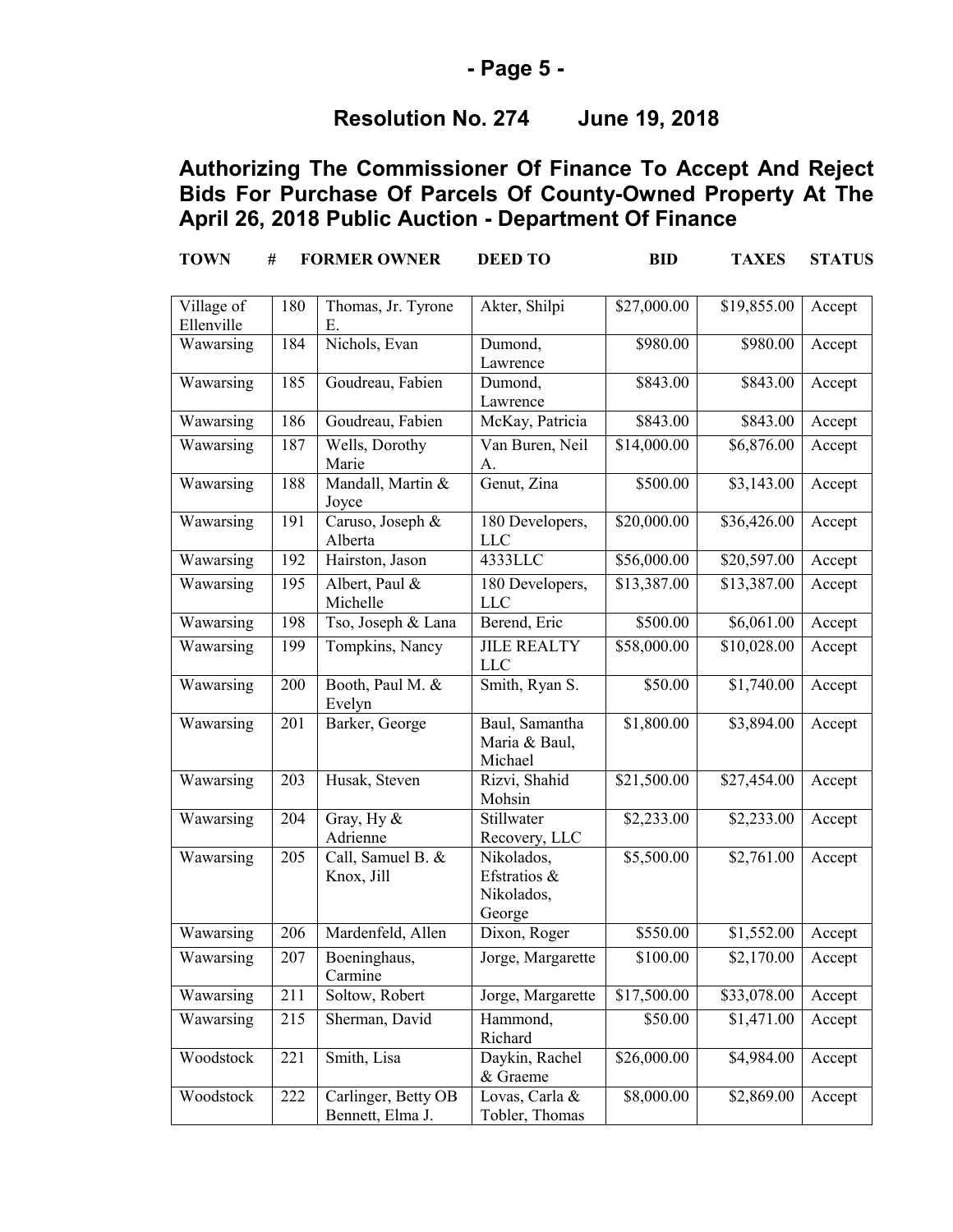#### **- Page 6 -**

### **Resolution No. 274 June 19, 2018**

### **Authorizing The Commissioner Of Finance To Accept And Reject Bids For Purchase Of Parcels Of County-Owned Property At The April 26, 2018 Public Auction - Department Of Finance**

and be it further,

RESOLVED, that upon receipt of such payment with respect to these parcels, the Chairman of the Ulster County Legislature is authorized and directed to make, execute and deliver to said bidder making payment, a Quitclaim Deed conveying the interest of the County in said parcel, which Quitclaim Deed shall contain the covenant that the said County of Ulster, shall in no event be or become liable for any defects in title conveyed for any cause whatsoever, or that no claim or demand of any nature shall ever be made against the County of Ulster, arising from such sales, conveyances or any proceedings leading thereto,

and moves its adoption.

#### ADOPTED BY THE FOLLOWING VOTE:

AYES: 23 NOES: 0

Passed Committee: Ways and Means on June 12, 2018

FINANCIAL IMPACT: \$ 882,204.00 - TOTAL UNPAID TAXES \$ 1,274,633.00 - TOTAL ACCEPTED BIDS